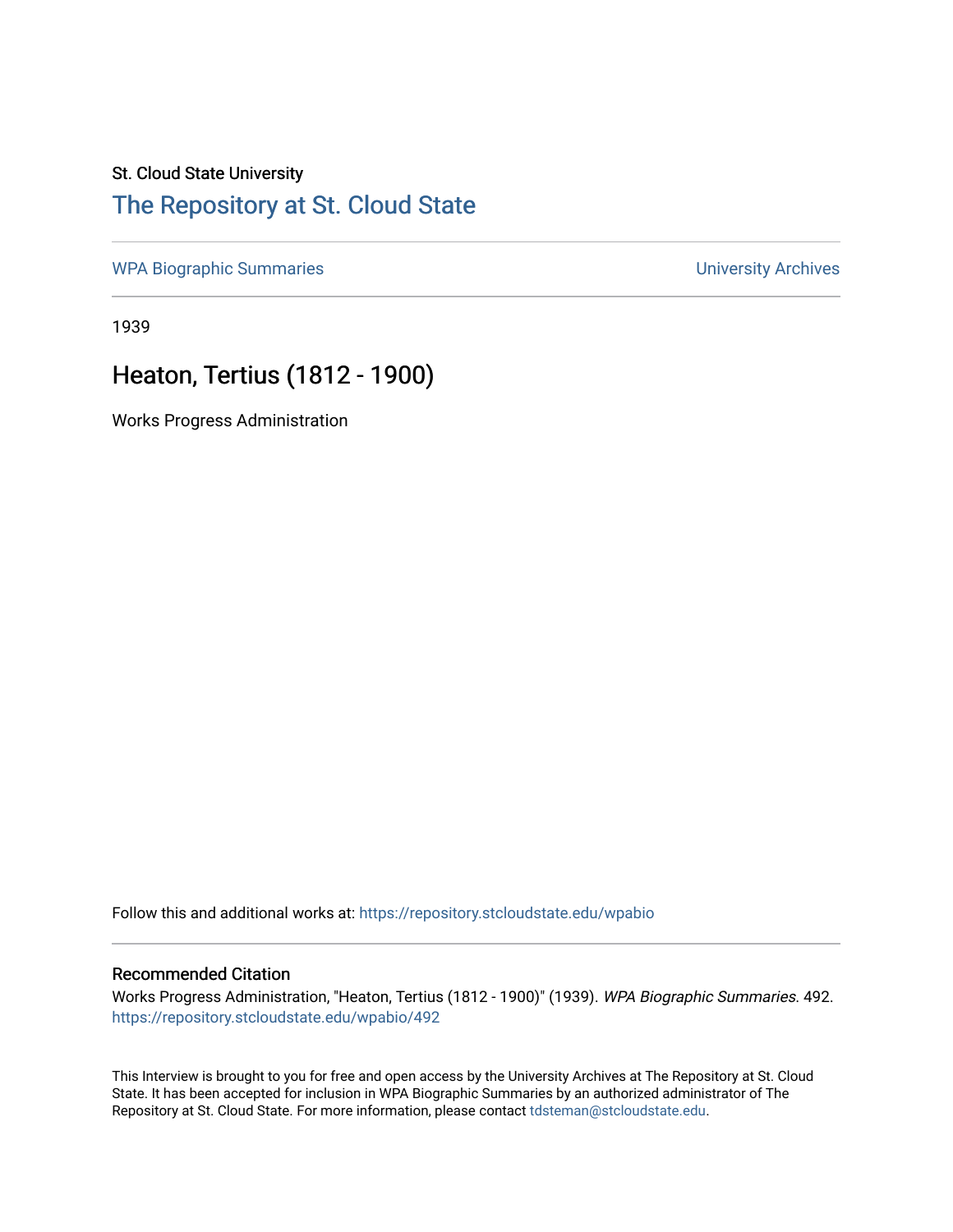FILE NO.  $B-516$ 

----

HEATON, T.

nul sav

T. Heaton was born in Waterbury, Vermont, and came to Minnesota in 1856. He began that fall building the house he now occupies. He had held the office of chairman of supervisors for a number of years. He has engaged in farming and operated a threshing machine several years. He has a wife and five children. Mr. H. is of a long lived family. His mmental faculties are still clear. He was born in 1812.

> Taken from: Early History of Maine Prairie Page No. 63